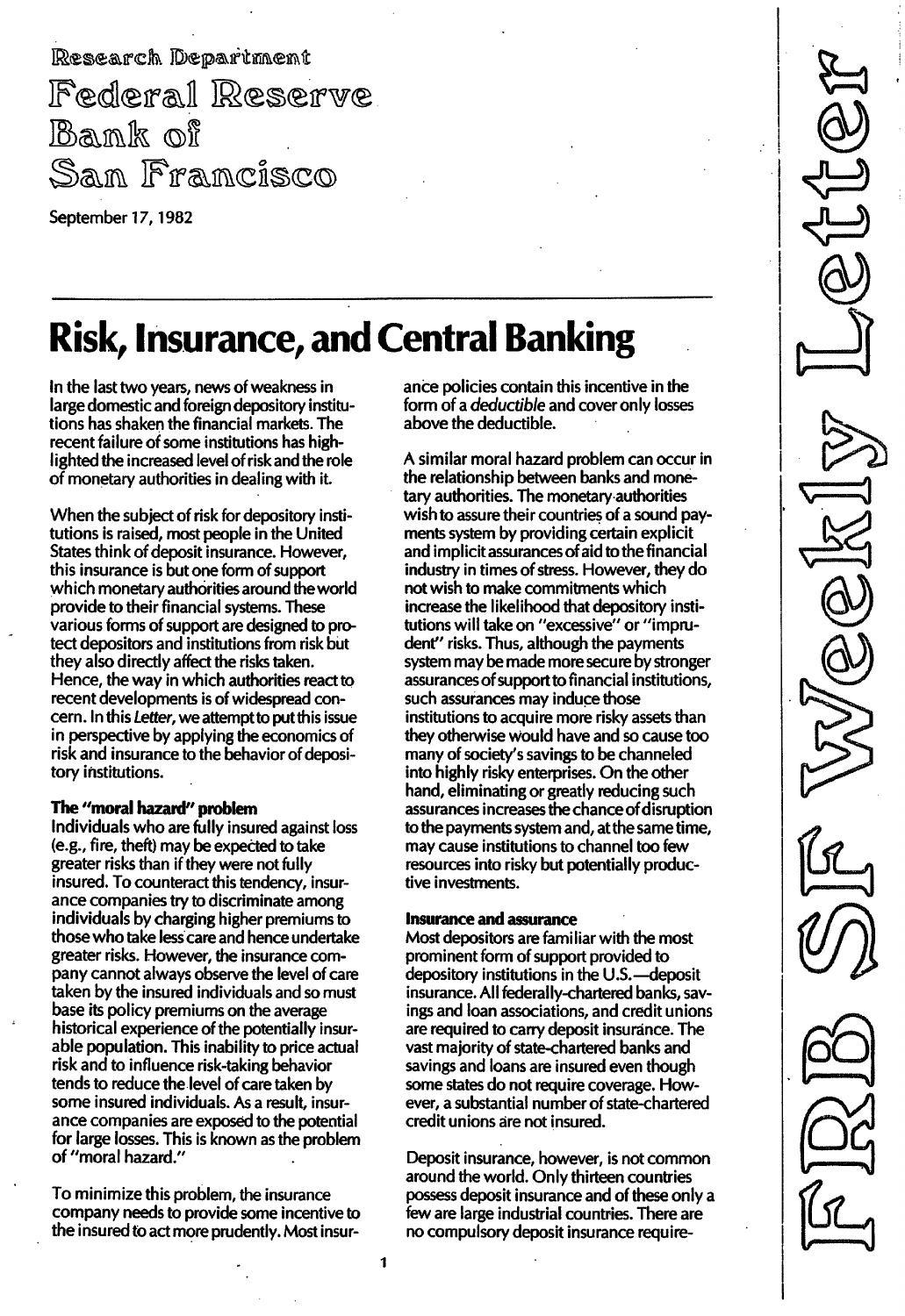Research Department

# Federal Reserve Bank of<br>San Francisco

Opinions expressed in this newsletter do not necessarily reflect the views of the management of the Federal Reserve Bank of San Francisco, or of the Board of Covernors of the Federal Reserve System.

ments for commercial banks in Italy, France or Germany, although the last does have a voluntary industry-operated program.

Monetary authorities do provide a range of alternative support services to depository institutions. Instead of explicit insurance, they provide "assurance"-the assurance that the authorities will provide certain services when depository institutions face unexpected or uninsurable risks. This assurance is often implicit and influenced by the legal and socioeconomic customs of the country. In many countries, the existence ofa central bank functioning as a lender of last resort to private financial institutions provides this assurance. In the U.s., for example, the assurance that the Federal Reserve will provide additional reserves to the banking system in times of financial crisis increases the public's confidence in the banking system, reduces the likelihood of "runs" on banks, and thus, lowers the risks they face.

The justification for having a lender of last resort and/or a deposit insurance scheme is twofold. First, because depository institutions do not match the maturities of their assets to those of their liabilities, their continued viability depends on their customers' confidence that deposits will be redeemable in cash when they are due. In the case of transactions deposits, of course, this means "on demand."

Second, these institutions function not only as financial intermediaries-channelling funds from savers to borrowers-but also as providers of our payments system. When an institution which issues transactions accounts fails, it disrupts the payments system and causes inconvenience and perhaps financial loss to individuals and businesses other than its own customers and owners. It is generally thought to be socially desirable to avoid these harmful "spill-over" effects by reducing the number of bank failures, or at least, by minimizing their disruptive impact.

### Financial innovation

The moral hazard problem facing the mone-

tary authorities is particularly acute in view of the major changes taking place in our financial system today. By any measure, depository institutions now have to cope with more competition and risk than ever before.

A wide variety of financial institutions now offer transactions deposits, a service which, until recently, was the sole prerogative of commercial banks. In June 1982, 58 percent of the short-term liabilities of banks and thrift institutions consisted of deposits whose yields fluctuated with market rates. This compares with only 12 percent five years ago. Nominal interest rates, both short and long, have become more volatile, while real interest rates-nominal market rates less observed inflation rates-have, until very recently, been at levels not seen since the 1930s. New institutions—including not only the money market mutual funds but also a growing number of conglomerates such as Sears Roebuck, Shearson-American Express, and Merrill Lynch-are offering financial services which encroach upon the traditional "turf" of banks and other depository institutions.

In the next few years, the Depository Institutions Deregulation and Monetary Control Act of 1 980 will continue to liberalize our financial system by further raising interest rate ceilings and by creating new financial instruments. This liberalization will increase competition among financial institutions and raise questions about the types of insurance and assurance that monetary authorities traditionally have provided.

#### Regulation and deductibles

Historically, there have been two principal solutions to the moral hazard problem in the United States. First, the monetary authorities in their role of "insurer" observe and regulate the operations of the "insured" financial institutions. Much of this activity of both federal and state authorities is designed to ensure that depository institutions do not accept "undue" amounts of risk. For example, they monitor the capital adequacy and the loan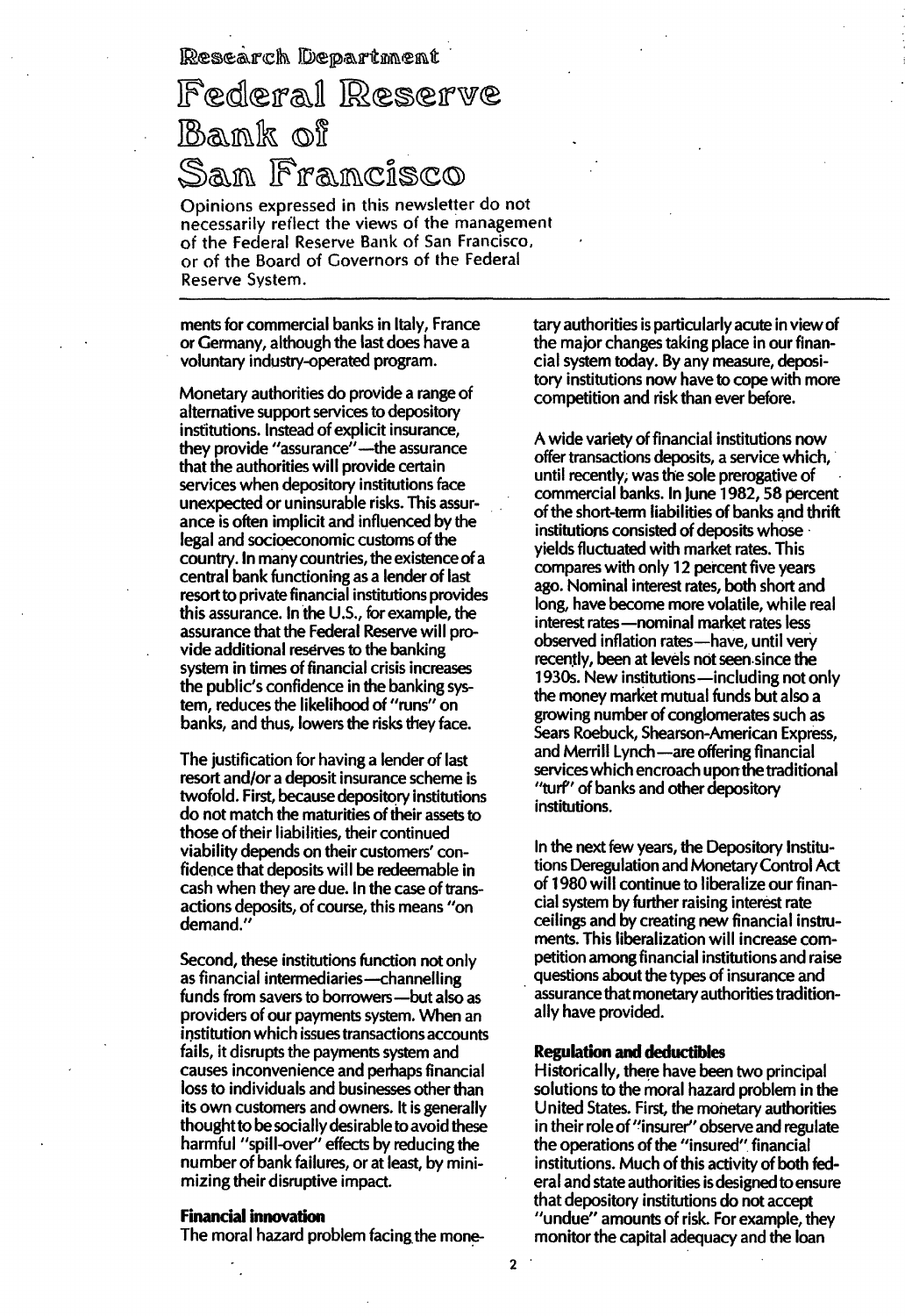quality of institutions. Depository institutions are also barred by statute from engaging in certain types offinancial activity, such as corporate and revenue bond underwriting, which are considered too risky. Some regulations have limited the yields which depository institutions may offer on their liabilities, and thereby reduced their cost of funds. These regulations were designed partly to channel low cost loans to particular sectors but also to discourage institutions from acquiring high-yielding, but risky, earning assets.

The second way of dealing with moral hazard has been via a "deductible." In the United States, deposits up to \$100,000 per account are insured but those in excess of this level are not. At the end of 1 981 , on Iy 70 percent of the deposits of insured banks were covered by insurance. Although not quite the same as a deductible in conventional insurance policies, this dollar ceiling serves the same purpose of discouraging excessive risk exposure.

The increased risk in today's financial market, coupled with reduced control of the insured institutions by regulatory authorities, would prompt a private insurer to raise the deductible in its insurance policies. Two recent cases suggest that the monetary authorities are doing likewise. These two recent illustrations of the moral hazard problem in banking, one domestic and the other international, are the Penn Square Bank and the Banco Ambrosiano S.A. of Milan, Italy, cases.

With most bank failures in recent years, the Federal Deposit Insurance Corporation has arranged for a healthy institution to take over the failing bank. All depositors-not only those with accounts of less than \$100,000were thus protected. In the Penn Square case,

however, the FDIC chose to close the bank and payoff only the formally insured depositors. As a prominent business weekly put it, the regulators sent a "very expensive message: Be more careful" to banks and their depositors.

In the Banco Ambrosiano case, the central bank of Italy did not provide the same treatment to the creditors of the Banco Ambrosiano's holding company in Luxembourg as it did to the Milan bank's domestic creditors. A recent Wall Street Journal article by Paul Blustein quotes Beniamino Andreatta, Italy's Treasury minister, as saying that creditors knew of the additional risk of the Luxembourg affiliate and accordingly demanded a premium over loans made to the Milan parent. The Wall Street Journal quotes Mr. Andreatta as saying, "I think it's useful for the international community to know that banks are risky enterprises and that it's possible and necessary to evaluate risk."

Both explicit deposit insurance programs and implicit central bank assurances of help for commercial banks in times of stress change the behavior of the institutions. The deregulation of the financial system worsens the moral hazard problem. In the cases of Penn Square Bank and Banco Ambrosiano, the regulators appear to have reacted to these changes by re-defining the risks they believe the market should evaluate and bear. (There are already signs that the market is reflecting this in the higher deposit rates demanded from some institutions.) This apparent change in the regulators' behavior may be interpreted as an increase in the deductible designed to offset their reduced ability to control the assured institutions.

> Joseph Bisignano Brian Motley